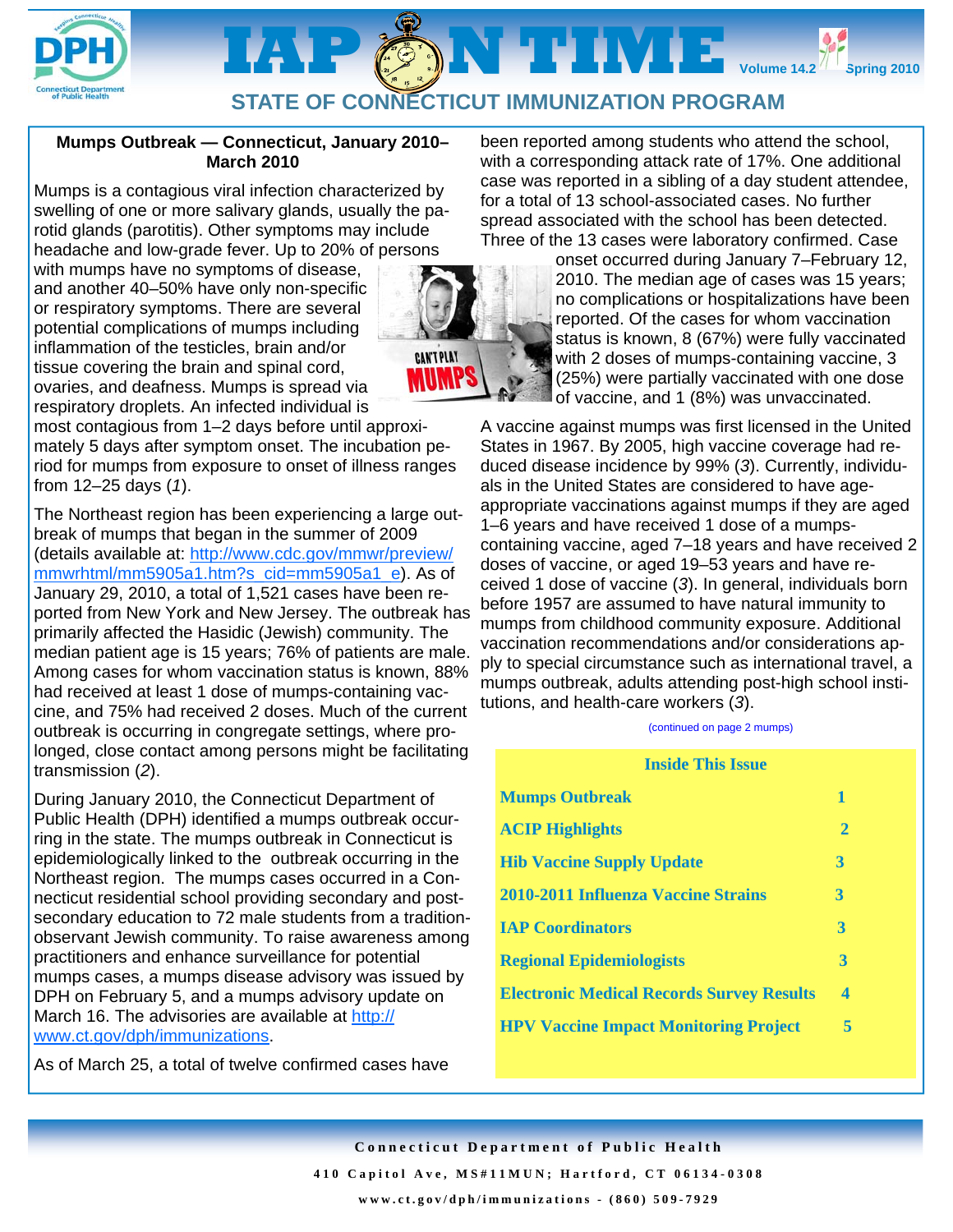# **ACIP Highlights**

The Advisory Committee on Immunization Practices (ACIP) held its first meeting for 2010 in Atlanta on February 24th and 25th. The

meeting produced several new and updated recommendations. These recommendations are provisional until they are reviewed by the Director of CDC and published in the Morbidity and Mortality Weekly Review (MMWR). Provisional and final recommendations may be found at http://www.cdc.gov/vaccines/ recs/acip/

# **ACIP votes to recommend influenza vaccination for all people age 6 months and older**

A panel of immunization experts voted on February 24, 2010 to expand the recommendation for annual influenza vaccination to include all people age 6 months and older. The expanded recommendation is to take effect in the 2010-2011 influenza season. The new recommendation seeks to remove barriers to influenza immunization and signals the importance of preventing influenza across the entire population.

For a copy of the provisional influenza recommendations, http://www.cdc.gov/vaccines/recs/provisional/ downloads/flu-vac-mar-2010-508.pdf

# **ACIP votes to recommend replacing Prevnar 7 (7-valent pneumococcal conjugate vaccine) with Prevnar 13 (13-valent pneumococcal conjugate vaccine); FDA approves Prevnar 13**

On February 24, ACIP voted to recommend replacing a 7-valent pneumococcal conjugate vaccine (PCV) Prevnar 7 with a 13-valent PCV (Prevnar 13). Both vaccines are manufactured by Wyeth, a wholly owned subsidiary of Pfizer.

Also on February 24, the US Food and Drug administration (FDA) approved Prevnar 13 for active immunization to prevent invasive disease caused by Streptococcus pneumoniae serotypes 1, 3, 4, 5, 6A, 6B, 7F, 9V, 14, 18C, 19A, 19F, and 23F. The vaccine is indicated for use in children age 6 months through 5 years in a four-dose schedule at ages 2, 4, 6, and 12-15 months.

For a copy of the Provisional Recommendations, ACIP Provisional Recommendations for Use of 13- Valent Pneumococcal Conjugate Vaccine (PCV13) Among Infants and Children:

http://www.cdc.gov/vaccines/recs/provisional/ downloads/pcv13-mar-2010-508.pdf



For a copy or to review all the slide presentations from the ACIP meeting: http://www.cdc.gov/vaccines/recs/acip/slidesfeb10.htm

The next ACIP meeting is scheduled for June 23rd and 24th, 2010, in Atlanta.

#### *(Continued from page 1 mumps)*

Estimates of the effectiveness of mumps vaccine have varied in previous studies, ranging from 73–91% after 1 dose and from 79–95% after 2 doses (*4*). At least one study found 2 doses to be more effective than 1 dose (*5*).

Since January 2010, four laboratory confirmed mumps cases have been reported lacking epidemiologic links to the residential school outbreak. All are thought to have been imported from other states. Mumps surveillance and case follow-up is ongoing in Connecticut.

All suspected mumps cases should be reported to the Connecticut Department of Public Health (DPH) Immunization Program at (860) 509-7929. While mumps activity in the state has not been widespread, the potential for increased transmission exists. DPH is conducting surveillance and pursuing case-based follow-up in order to implement appropriate public health control measures.

For further information regarding mumps, including clinical disease, infection control measures, and updates on vaccinations, visit http://www.cdc.gov/mumps/clinical/index.html. Connecticut healthcare providers with questions regarding testing for and reporting of mumps are encouraged to read the mumps advisories referenced above.

#### References

1. Centers for Disease Control and Prevention (CDC). Mumps: Homepage. http://www.cdc.gov/mumps/about/ index.html. Accessed on March 26, 2010.

2. Centers for Disease Control and Prevention (CDC). Update: Mumps Outbreak — New York and New Jersey, June 2009–January 2010. MMWR 2010;59:125-129.

3. CDC. Updated recommendations of the Advisory Committee on Immunization Practices (ACIP) for the control and elimination of mumps. MMWR 2006;55:629--30.

4. Dayan GH, Rubin S. Mumps outbreaks in vaccinated populations: are available mumps vaccines effective enough to prevent outbreaks? Clin Infect Dis 2008;47:1458–67.

5. Barskey AE, Glasser JW, LeBaron CW. Mumps resurgences in the United States: a historical perspective on unexpected elements. Vaccine 2009;27:6186--95.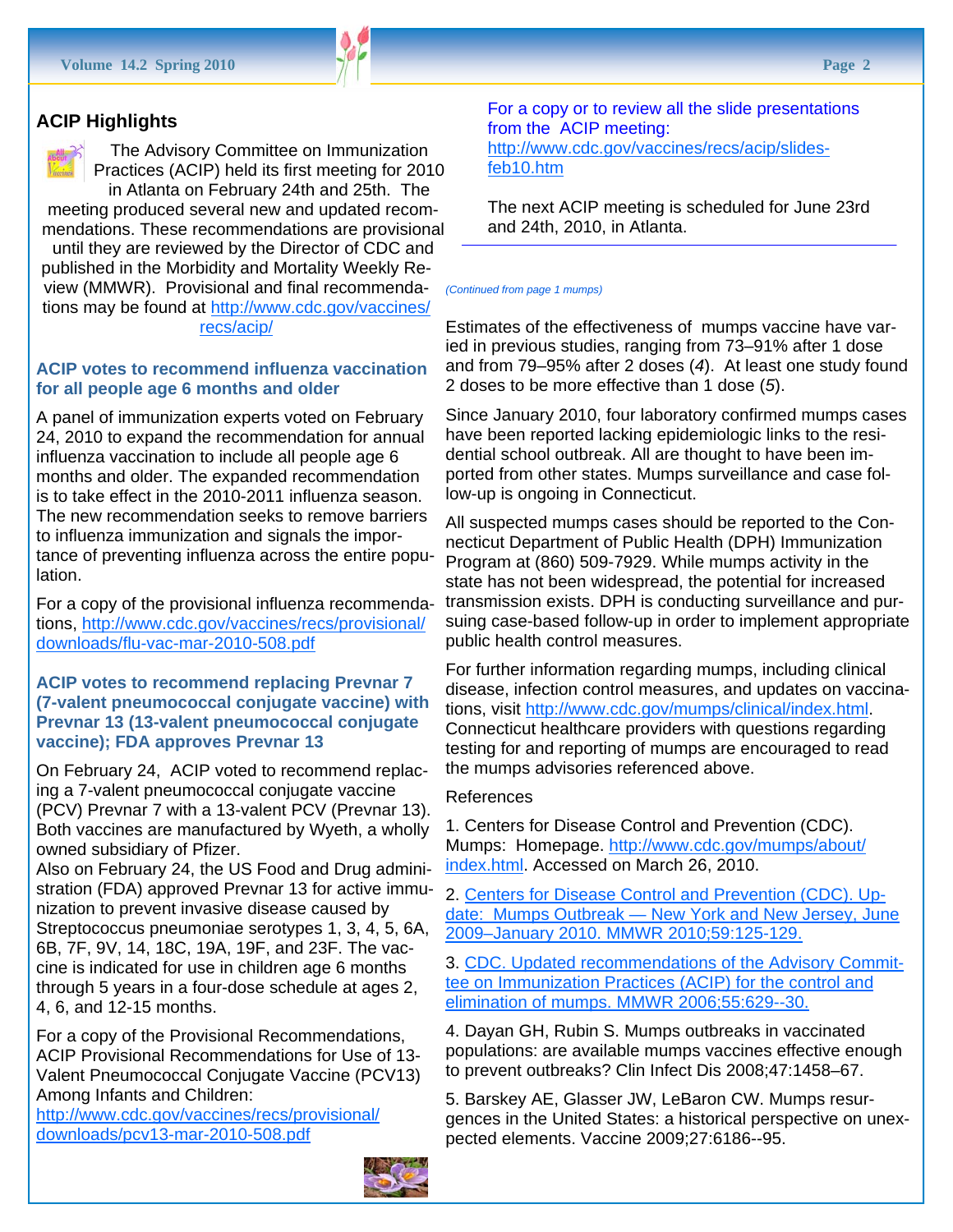# **Local IAP Coordinators**

**Bridgeport**  Joan Lane 203-372-5503

**Danbury**  Irene Litwak 203-730-5240

# **Hartford**  Tish Rick Lopez (860) 757-4807

Sandra Abella (860) 757-4818

#### **Ledge Light**

Martin Tolentino Katie Baldwin 860-448-4882 x356

# **Naugatuck Valley**

Elizabeth Green 203-881-3255

## **New Britain**  Ramona Anderson 860-612-2777

**New Haven**  Jennifer Hall 203-946-7097

**Norwalk**  Pam Bates 203-854-7728

# **Stamford**

Cinthia Vera 203-977-5098

# **Torrington**  Sue Sawula 860-489-0436

**Waterbury**  Randy York 203-346-3907

# **West Haven**  Betty Murphy 203-937-3665

# **Windham**  Andrea Rosario 860-423-4534

**Other areas**  Deborah Alvarenga 860-509-7241

# **Hib Vaccine Supply Update**

CDC, in consultation with the Advisory Committee on Immunization Practices (ACIP), American Academy of Family Practitioners, and American Academy of Pediatrics, is recommending reinstatement of the booster dose of Hib vaccine for children aged 12–15 months who have completed the primary series. **Hib vaccine supply is now sufficient to institute active recall of patients in need of a booster dose of Hib vaccine.** The booster dose was suspended in 2008 due to a Hib vaccine shortage. Children who might have had their Hib booster dose deferred because of the vaccine shortage would likely have been born during the timeframe of September 2006 through July 2008.

For guidance on vaccinating children who were deferred from a Hib vaccine dose due to vaccine shortage, see table ,"Simplified Hib vaccine catch-up schedule", in the next column, also available at: http:// www.ct.gov/dph/ immunizations.

Two references for further information on this issue:

1. Licensure of a Haemophilus influenzae Type b (Hib) Vaccine (Hiberix) and Updated Recommendations for Use of Hib Vaccine

2. Hib Vaccine - Q&A for *Providers* about the Hib Vaccination Schedule to guide practitioners and parents.

**Immunization Program Epidemiologists:** Region 1 *(Western CT):* Paul Sookram 860-509-7835

Region 2 *(New Haven area):* Stephanie Poulin 860-509-7811

Region 3 *(Eastern CT)*: Sharon Dunning 860-509-7757

Region 4 *(Hartford area)*: Linda Greengas 860-509-8153

| o |  |  |  |
|---|--|--|--|
|   |  |  |  |
|   |  |  |  |

The Simplified Hib (Haemophilus Influenzae Type B) Vaccine Catch-up Schedule

| Child's<br>current         | <b>Doses</b><br>already<br>received | When was the last Hib-containing dose<br>received?                                                                                               | Need<br>More Hib<br>2,3,7 | Minimum<br>interval to<br>next dose |
|----------------------------|-------------------------------------|--------------------------------------------------------------------------------------------------------------------------------------------------|---------------------------|-------------------------------------|
| age                        |                                     |                                                                                                                                                  | Todav                     |                                     |
|                            | 0DOSES                              | <b>NOT RECEIVED</b>                                                                                                                              | YES                       | 4 WEEKS                             |
| $7 - 11$<br>Months         | 1DOSES                              | 1st DOSE RECEIVED 2 MONTHS OR MORE AGO                                                                                                           | <b>YES</b>                | <b>4 WEEKS</b>                      |
|                            | 2 DOSES                             | 2nd DOSE RECEIVED WAS PEDVAX HIB                                                                                                                 | <b>NOT TODAY</b>          | AGE 1 YEAR <sup>4</sup>             |
|                            |                                     | 1st and / or 2nd DOSE WAS ACTHIB or PENTACEL                                                                                                     | YES5                      | AGE 1 YEAR <sup>4</sup>             |
|                            | 3 DOSES                             | <b>UP-TO-DATE</b>                                                                                                                                | NOT TODAY                 | AGE 1 YEAR <sup>4</sup>             |
|                            | 0 DOSES                             | <b>NOT RECEIVED</b>                                                                                                                              | <b>YES</b>                | 8 WEEKS                             |
|                            |                                     | 1st DOSE RECEIVED BEFORE 12 MONTHS OF AGE                                                                                                        | YES <sup>5</sup>          | 8 WEEKS                             |
| $12 - 14$<br><b>Months</b> | 1DOSE                               | 1st DOSE RECEIVED AT OR AFTER 12 MONTHS OF<br>AGE                                                                                                | YES <sup>4</sup>          | COMPLETE <sup>6</sup>               |
|                            | 2 DOSES                             | 1st DOSE BEFORE 12 MONTHS OF AGE, 2nd DOSE<br>GIVEN AT OR AFTER 12 MONTHS OF AGE                                                                 | <b>YES</b>                | COMPLETE <sup>6</sup>               |
|                            |                                     | 1st and 2nd DOSES GIVEN AT OR AFTER 12 MONTHS OF<br>AGF                                                                                          | NO <sup>6</sup>           | COMPLETE <sup>6</sup>               |
|                            |                                     | 2rd DOSE GIVEN BEFORE 12 MONTHS OF AGE                                                                                                           | YFS <sup>4</sup>          | COMPLETE <sup>6</sup>               |
|                            | 3 DOSES                             | 3rd DOSE RECEIVED AT OR AFTER 12 MONTHS OF<br>AGE                                                                                                | NO <sup>6</sup>           | COMPLETE <sup>6</sup>               |
|                            |                                     | 3rd DOSE RECEIVED BEFORE 12 MONTHS OF AGE                                                                                                        | YES <sup>4</sup>          | COMPLETE <sup>6</sup>               |
|                            | 0 DOSES                             | NOT RECEIVED                                                                                                                                     | YES                       | COMPLETE <sup>6</sup>               |
|                            | 1DOSE                               | 1«DOSE WAS AT OR AFTER 15 MONTHS OF AGE                                                                                                          | NO <sup>6</sup>           | COMPLETE <sup>6</sup>               |
| 15-59<br><b>Months</b>     |                                     | 1s DOSE WAS BEFORE 15 MONTHS OF AGE                                                                                                              | YFS <sup>4</sup>          | COMPLETE <sup>6</sup>               |
|                            | 2DOSES                              | 2nd DOSE RECEIVED AT OR AFTER 15 MONTHS OF<br>AGE                                                                                                | NO <sup>6</sup>           | COMPLETE <sup>6</sup>               |
|                            |                                     | 1st DOSE RECEIVED AT OR AFTER 12 MONTHS OF<br>AGE                                                                                                | NO <sub>6</sub>           | COMPLETE <sup>6</sup>               |
|                            |                                     | 1st DOSE RECEIVED BEFORE 12 MONTHS OF AGE.<br>AND 2nd DOSE GIVEN BEFORE 15 MONTHS OF AGE                                                         | YES <sup>4</sup>          | COMPLETE <sup>6</sup>               |
|                            | 3 DOSES                             | 3rd DOSE RECEIVED AT OR AFTER 12 MONTHS OF<br>AGE                                                                                                | NO <sup>6</sup>           | COMPLETE <sup>6</sup>               |
|                            |                                     | 3rd DOSE RECEIVED BEFORE 12 MONTHS OF AGE<br>1 This schedule should only be followed for children who are healthy and do not fall into high-risk | <b>YES</b>                | COMPLETE <sup>6</sup>               |

categories for Hib disease. HIGH RISK includes children who are American Indian, Alaskan Native or who<br>have sickle cell disease, leukemia, functional or anatomic asplenia, immunosuppression from cancer chemotherapy, HIV infection, and hematopoietic stem cell transplants (HSCT).<br>2 The Centers For Disease Control and Prevention Catch-Up Schedule is available at:

v://www.cdc.gov/vaccines/recs/schedules/downloads/child/2010/10\_catchup-schedule-pr.pdf 3 The full minimum spacing rules can be found at ok/downloads/appendices/A/age-interval-table.pdf.

4 If it has been at least 8 weeks since the previous Hib dose.

5 If it has been at least 4 weeks since the previous Hib dose

6 Child is complete if the interval between the next to last and final dose is at least 8 weeks.

# **WHO recommends viruses for influenza vaccines for use in the 2010-11 northern hemisphere influenza season**

The World Health Organization (WHO)



recently announced the viruses it recommends for use in the 2010–11 northern hemisphere influenza seasonal vaccine. The announcement is reprinted below.

It is recommended that the following viruses be used for influenza vaccines in the 2010–2011 influenza season (northern hemisphere):

• An A/California/7/2009 (H1N1)-like virus;

• An A/Perth/16/2009 (H3N2)-like virus;\*\*

• A B/Brisbane/60/2008-like virus.

\*\* A/Wisconsin/15/2009 is an A/ Perth/16/2009 (H3N2)-like virus and is a 2010 southern hemisphere vaccine virus.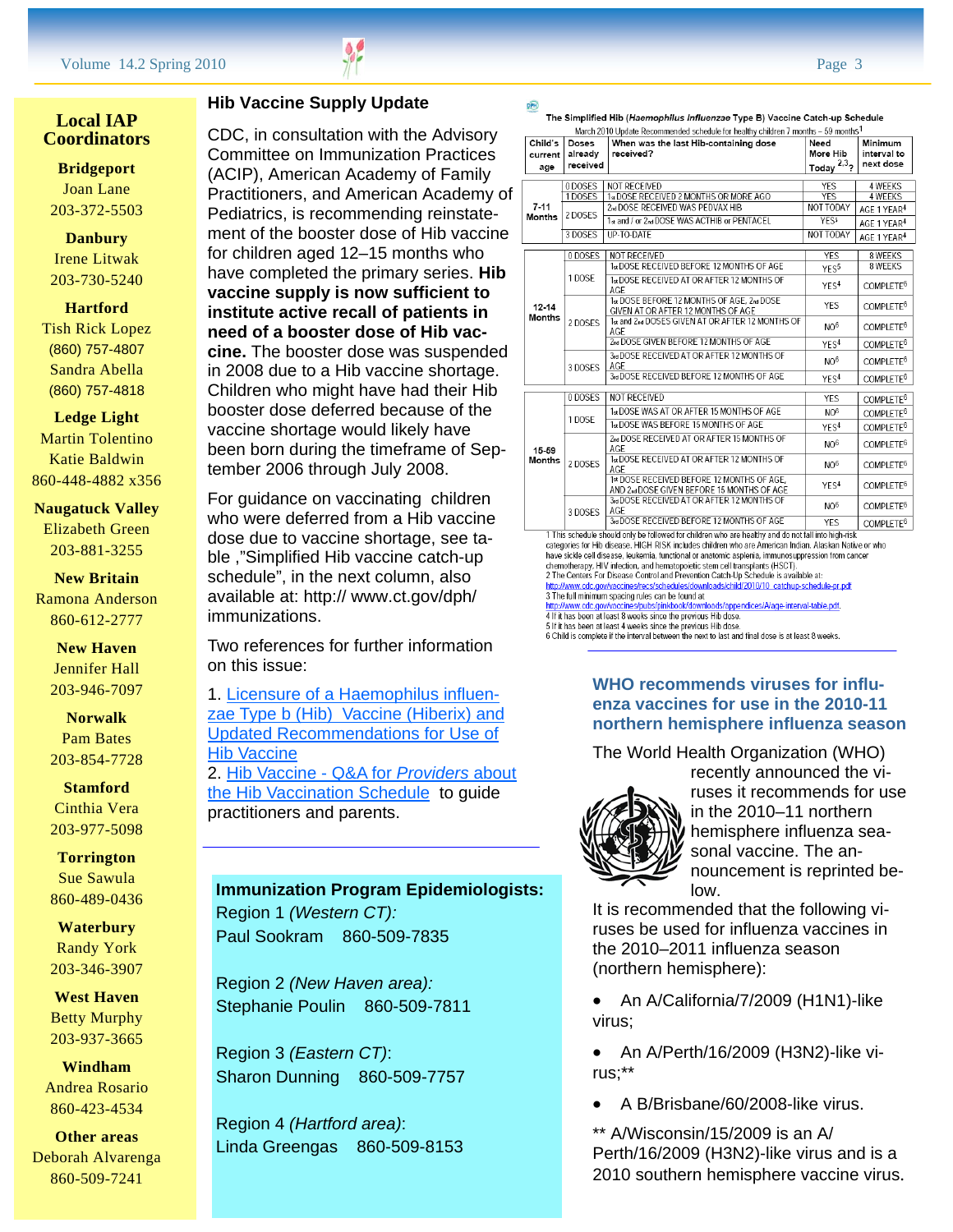## **Electronic Medical Records**



Electronic Medical Records (EMR), also called Electronic Health Records (EHR), are a computerized replacement of paper medical charts as the primary source of patient information. According to studies conducted by the Centers for

Disease Control and Prevention (CDC), EMRs can improve data quality challenges by addressing accuracy, timeliness and completeness.

President Obama's Stimulus Package contains \$19 billion for the use of EMRs and health information technology in doctors' offices. Medical care providers who adopt an EMR will be rewarded with incentive payments through either Medicare or Medicaid. Under the Medicaid incentive plan, eligible providers can receive about \$60,000 to purchase and use qualified EMRs. For more information on EMRs and to find out how your practice can benefit from this program, please visit: http://www.cms.hhs.gov/ Recovery/11\_HealthIT.asp

To determine how many immunization providers in CT are already using Electronic Medical Records systems, the Department of Public Health Immunization Program sent out 352 surveys to pediatric and family practitioners in

January 2010. There were more than 200 respondents to the survey. Among them, 94 reported that their practice does, in fact, use some form of EMR. Of these, 32 practices reported that they used the Allscripts-Touchworks or Professional products while all other products included on the survey reported very small percentages of usage. Most practitioners used some other form of EMR systems including but not limited to: Intergy, Soapware and SSIMed. Please see the table below for results.

- 352 surveys mailed, 200 responses returned (57%)
- Of the 200 responses received, 92 use an EMR (46%)
- Of the 200 responses received, 108 do not use an EMR (54%)
- Of the 200 responses received, 4 have not decided

Below please find the types of systems that were on the survey, the number of practices using each system and the number of practices capable of capturing the following information: System Compatible to HL-7, CPT Code, ICD-9 Code, Blue Form for Schools, VFC Eligibility, Identifying Children Behind on Immunizations and Identifying Invalid Immunizations.

| Types of EMR<br>Systems                        | # of practices<br>Using EMR<br>Systems | System<br>Compati-<br>ble to HL-7 | <b>CPT Code</b> | ICD-9 Code              | <b>Blue Form for</b><br><b>Schools</b> | <b>VFC</b>              | <b>Children Be-</b><br>hind on Im-<br>munizations | Invalid Immu-<br>nizations |
|------------------------------------------------|----------------------------------------|-----------------------------------|-----------------|-------------------------|----------------------------------------|-------------------------|---------------------------------------------------|----------------------------|
| Allscripts-<br>Touchworks                      | 32                                     | 18                                | 25              | 21                      | $\overline{\mathbf{2}}$                | 5                       | $\mathbf{3}$                                      | 10                         |
| Connexin Soft-<br>Office Practi-<br>cum        | $\mathbf{1}$                           | $\pmb{0}$                         | $\mathbf{1}$    | $\mathbf{1}$            | $\mathbf{1}$                           | 1                       | $\mathbf{1}$                                      | $\mathbf{1}$               |
| eClinical -<br>eClinical<br>Works              | 11                                     | $\overline{\mathbf{4}}$           | 10              | 9                       | 8                                      | $\bf 6$                 | $\overline{\mathbf{2}}$                           | $\pmb{0}$                  |
| EMD                                            | $\pmb{0}$                              | $\pmb{0}$                         | $\pmb{0}$       | $\pmb{0}$               | 0                                      | $\pmb{0}$               | 0                                                 | 0                          |
| Epic Systems-<br>Epicare                       | $\pmb{0}$                              | $\pmb{0}$                         | $\pmb{0}$       | $\pmb{0}$               | $\pmb{0}$                              | $\pmb{0}$               | $\pmb{0}$                                         | $\pmb{0}$                  |
| <b>GE</b> Medical-<br>Centricity<br>(Logician) | $\overline{\mathbf{2}}$                | $\overline{\mathbf{2}}$           | $\mathbf 2$     | $\mathbf{2}$            | $\overline{\mathbf{2}}$                | $\overline{\mathbf{2}}$ | $\mathbf 2$                                       | $\pmb{0}$                  |
| Misys Health-<br>care Systems                  | $5\phantom{a}$                         | $\mathbf{1}$                      | 5               | $\overline{\mathbf{4}}$ | 1                                      | $\overline{\mathbf{2}}$ | $\overline{\mathbf{2}}$                           | $\mathbf{3}$               |
| Netsmart-<br>Insight                           | $\mathbf 0$                            | $\pmb{0}$                         | $\pmb{0}$       | 0                       | $\bf{0}$                               | $\pmb{0}$               | $\pmb{0}$                                         | 0                          |
| <b>NextGen</b>                                 | $\overline{\mathbf{2}}$                | $\mathbf{1}$                      | 1               | $\mathbf{1}$            | $\mathbf{1}$                           | $\mathbf{1}$            | $\mathbf 0$                                       | 0                          |
| PCC                                            | $\overline{\mathbf{2}}$                | $\pmb{0}$                         | $\mathbf{2}$    | $\mathbf{1}$            | $\mathbf{1}$                           | $\mathbf{1}$            | $\mathbf 0$                                       | $\bf{0}$                   |
| <b>RRMS</b>                                    | 0                                      | $\pmb{0}$                         | $\pmb{0}$       | 0                       | 0                                      | $\mathbf 0$             | $\bf{0}$                                          | 0                          |
| SeaSoft                                        | 0                                      | $\pmb{0}$                         | $\pmb{0}$       | $\pmb{0}$               | $\pmb{0}$                              | $\pmb{0}$               | $\pmb{0}$                                         | $\pmb{0}$                  |
| Other                                          | 39                                     |                                   |                 |                         |                                        |                         |                                                   |                            |